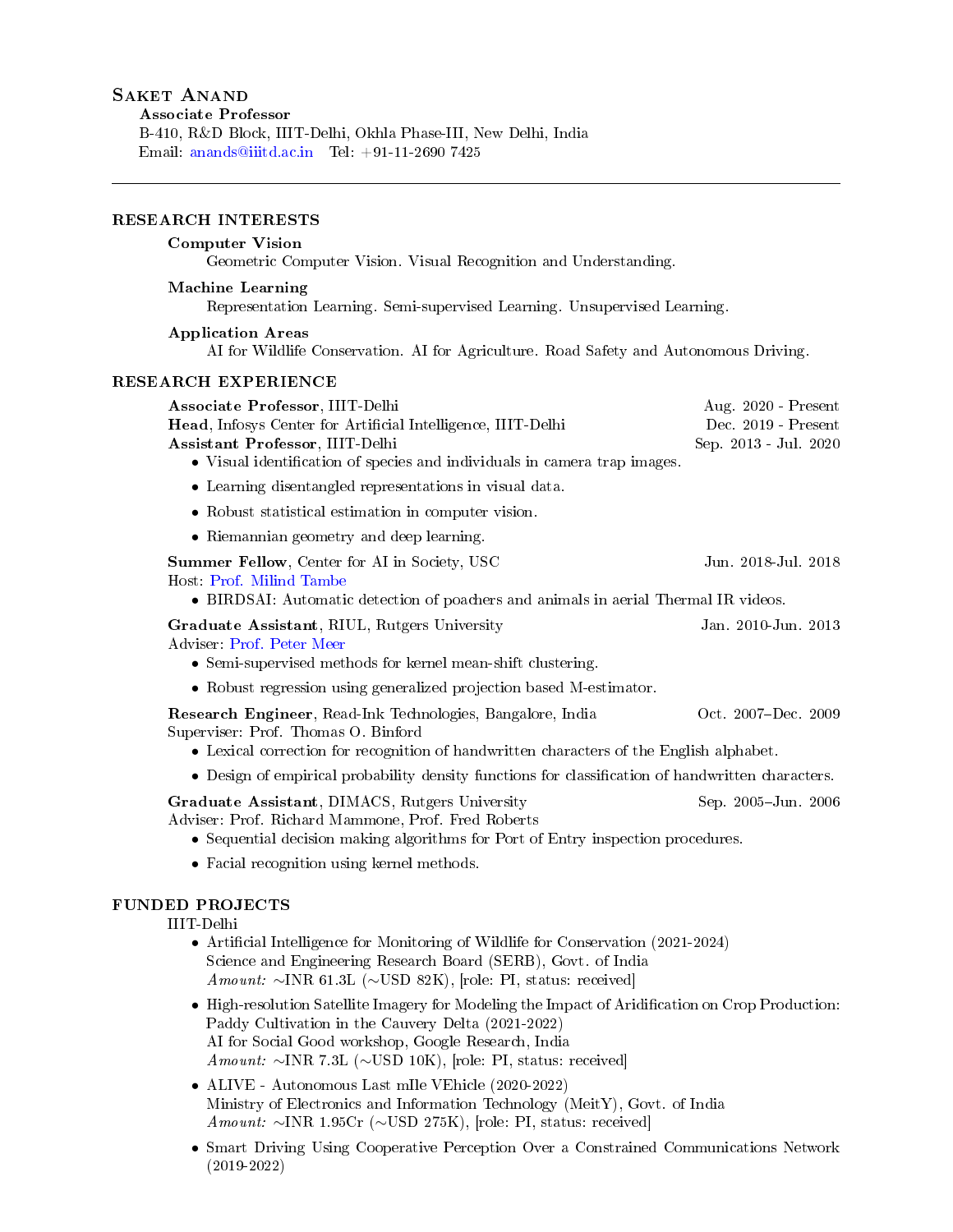Interdisciplinary Cyber-Physical Systems, Dept. of Science & Technology, Govt. of India Amount: ∼INR 97L (∼USD 137K), [role: Co-PI, status: received]

- Machine Learning on Constrained Devices (May 2018-Jul. 2018) Unrestricted grant from Microsoft Research, India Amount: ∼INR 1.5L (∼USD 2K), [role: PI, status: completed]
- Statistical Machine Learning using Deep Neural Architectures (2018-2019) Unrestricted grant from Verisk Analytics Amount: ∼INR 6.5L (∼USD 10K), [role: PI, status: completed]
- Swarath Autonomous Last Mile Connectivity for Indian Roads (2016-2019) Support from IIIT-Delhi for Mahindra Rise Prize - Driverless Car Challenge (National level) Amount: ∼INR 25L(∼USD 35K), [role: Co-PI, status: completed]

# TEACHING

- IIIT-Delhi Sept. 2013-Present
	- Advanced Machine Learning (Monsoon 2020-21)
	- Deep Learning (Winter 2017-20)
	- Machine Learning (Monsoon 2016-19; Winter 2021)
	- Computer Vision (Winter 2014-18)
	- Linear Optimization (Monsoon 2014-15)
	- Statistical Signal Processing (Winter 2015-17)

Goethe University, Frankfurt am Main, Germany (Invited Lecturer - 01/12/2016 - 31/12/2016)

• Robust Methods for Geometric Computer Vision

Traditional methods, sampling based, graph based and globally optimal methods.

#### EDUCATION

| Rutgers Unviersity, NJ, USA,  | Ph.D., ECE.                    | Jan. 2010 - Jun. 2013 |
|-------------------------------|--------------------------------|-----------------------|
| Rutgers Unviersity, NJ, USA,  | M.S., ECE,                     | Sep. 2004 - Oct. 2006 |
| Pune University, Pune, India, | B.E., Electronics Engineering, | Aug. 1999 - Jul. 2003 |

#### REFEREED PUBLICATIONS

#### Book Chapters

1. S. Anand, S. Mittal and P. Meer, Robust Estimation for Computer Vision using Grassmann Manifolds, Riemannian Computing in Computer Vision, Co-editors: P.K. Turaga and A. Srivastava, Springer, Chapter 6, 2016.

#### Journal Papers

- 1. N. Mehrotra, N. Agarwal, P. Gupta, S. Anand, D. Lo, and R. Purandare, *Modeling Functional* Similarity in Source Code with Graph-Based Siamese Networks, IEEE Transactions on Software Engineering (Early Access), 2021. DOI: 10.1109/TSE.2021.3105556
- 2. Y. Sun, R. Kaur, S. Gupta, R. Paul, R. Das, S. J. Cho, S. Anand, J. J. Boutilier, S. Saria, J. Palma, S. Saluja, R. M. McAdams, A. Kaur, G. Yadav, H. Singh, Development and validation of high definition phenotype-based mortality prediction in critical care units, JAMIA Open, Volume 4, Issue 1, January 2021. DOI: 10.1093/jamiaopen/ooab004
- 3. H. Singh, S. Kusuda, R. M. McAdams, S. Gupta, J. Kalra, R. Kaur, R. Das, S. Anand, A. K. Pandey, S. J. Cho, S. Saluja, J. J. Boutilier, S. Saria, J. Palma, A. Kaur, G. Yadav, and Y. Sun, Machine Learning-Based Automatic Classification of Video Recorded Neonatal Manipulations and Associated Physiological Parameters: A Feasibility Study, Children, vol. 8, no. 1, 2021. DOI: 10.3390/children8010001
- 4. A. Sharma, S. Anand, and S. K. Kaul, Intelligent Querying for Target Tracking in Camera Networks using Deep Q-Learning with n-Step Bootstrapping, Image and Vision Computing, Vol. 103, 104022, 2020. DOI: 10.1016/j.imavis.2020.104022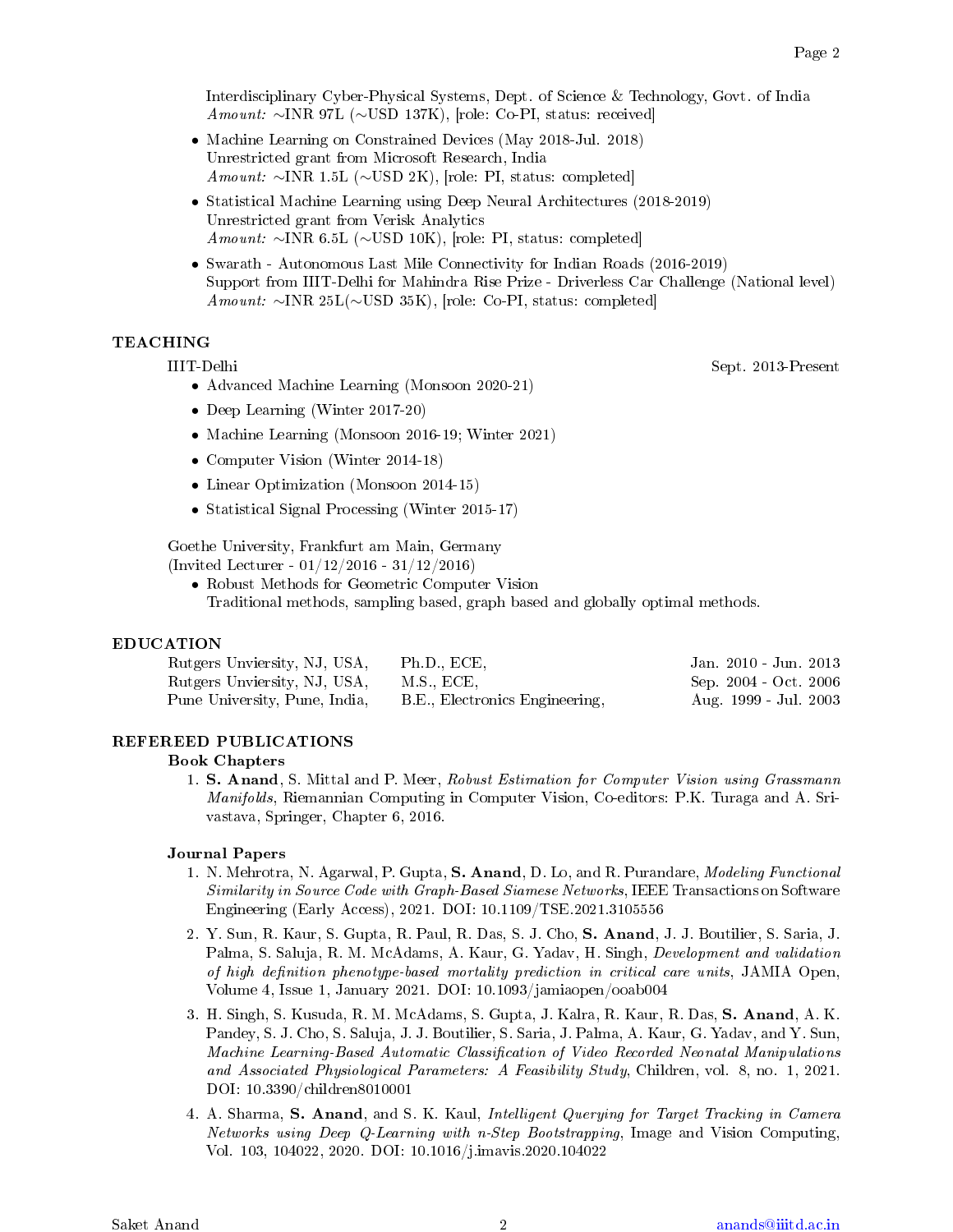- 5. A. Jain, P. Goel, S. Aggarwal, A. Fell and S. Anand, Symmetric k-Means for Deep Neural Network Compression and Hardware Acceleration on FPGAs, IEEE Journal of Selected Topics in Signal Processing, vol. 14, no. 4, pp. 737-749, 2020, DOI: 10.1109/JSTSP.2020.2968810
- 6. S. Anand, S. Mittal, O. Tuzel and P. Meer, Semi-Supervised Kernel Mean Shift Clustering, IEEE Trans. on Pattern Analysis and Machine Intelligence (PAMI), vol. 36, pp. 1201-1215, Jun. 2014. DOI: 10.1109/TPAMI.2013.190
- 7. S. Mittal, S. Anand and P. Meer, Generalized Projection Based M-Estimator, IEEE Trans. on Pattern Analysis and Machine Intelligence (PAMI), vol. 34, pp. 2351-2364, Dec. 2012. DOI: 10.1109/TPAMI.2012.52

#### Conference Papers

- 1. A. Garg, S. Bagga, Y. Singh, and S. Anand, *HIERMATCH: Leveraging Label Hierarchies for* Improving Semi-Supervised Learning, accepted, IEEE Winter Conference on Applications of Computer Vision (WACV), 2022.
- 2. L. Tiwari, A. Madan, S. Anand and S. Banerjee, REGroup: Rank-aggregating Ensemble of Generative Classifiers for Robust Predictions, accepted, IEEE Winter Conference on Applications of Computer Vision (WACV), 2022.
- 3. A. Sharma, S. Anand and S. K. Kaul, Intelligent Camera Selection Decisions for Target Tracking in a Camera Network, accepted, IEEE Winter Conference on Applications of Computer Vision (WACV), 2022.
- 4. S. Agarwal, S. Muku, S. Anand and C. Arora, Does Data Repair Lead to Fair Models? Curating Contextually Fair Data To Reduce Model Bias, accepted, IEEE Winter Conference on Applications of Computer Vision (WACV), 2022.
- 5. S. Agarwal, H. Arora, S. Anand and C. Arora, Contextual Diversity for Active Learning, European Conference on Computer Vision (ECCV), 2020.
- 6. L. Tiwari, P. Ji, Q. Tran, B. Zhuang, S. Anand and M. Chandraker, Pseudo RGB-D for Self-Improving Monocular SLAM and Depth Prediction, European Conference on Computer Vision (ECCV), 2020.
- 7. A. Shukla, G. S. Cheema and S. Anand, Semi-Supervised Clustering with Neural Networks, IEEE Sixth International Conference on Multimedia Big Data (BigMM), 2020, pp. 152-161.
- 8. A. Sharma, M. K. Pal, S. Anand, S. K. Kaul, *Stratified Sampling Based Experience Replay* for Efficient Camera Selection Decisions, IEEE Sixth International Conference on Multimedia Big Data (BigMM), 2020, pp. 144-151.
- 9. E. Bondi, R. Jain, P. Aggrawal, S. Anand, R. Hannaford, A. Kapoor, J. Piavis, S. Shah, L. Joppa, B. Dilkina and M. Tambe, BIRDSAI: A Dataset for Detection and Tracking in Aerial Thermal Infrared Videos, IEEE Winter Conference on Applications of Computer Vision (WACV), 2020.
- 10. A. Shukla, S. Uppal, S. Bhagat, S. Anand and P. Turaga, *PrOSe: Product of Orthogonal* Spheres Parameterization for Disentangled Representation Learning, British Machine Vision Conference (BMVC) 2019.
- 11. A. Shukla, G. S. Cheema S. Anand, Q. N. Qureshi, and Y. V. Jhala, *Primate Face Identifi*cation in the Wild, Pacific-Rim International Conference on Artificial Intelligence (PRICAI), 2019.
- 12. A. Sharma, S. Anand and S. K. Kaul, Reinforcement Learning Based Querying in Camera Networks for Efficient Target Tracking, International Conference on Automated Planning and Scheduling (ICAPS), 2019.
- 13. A. Shukla, S. Uppal, S. Bhagat, S. Anand and P. Turaga, *Geometry of Deep Generative* Models for Disentangled Representations, Indian Conference on Computer Vision, Graphics and Image Processing (ICVGIP), 2018.
- 14. A. H. Jha, S. Anand, M. Singh and V. S. R. Veeravasarapu, *Disentangling Factors of Variation* with Cycle-Consistent Variational AutoEncoders, European Conference on Computer Vision (ECCV), 2018.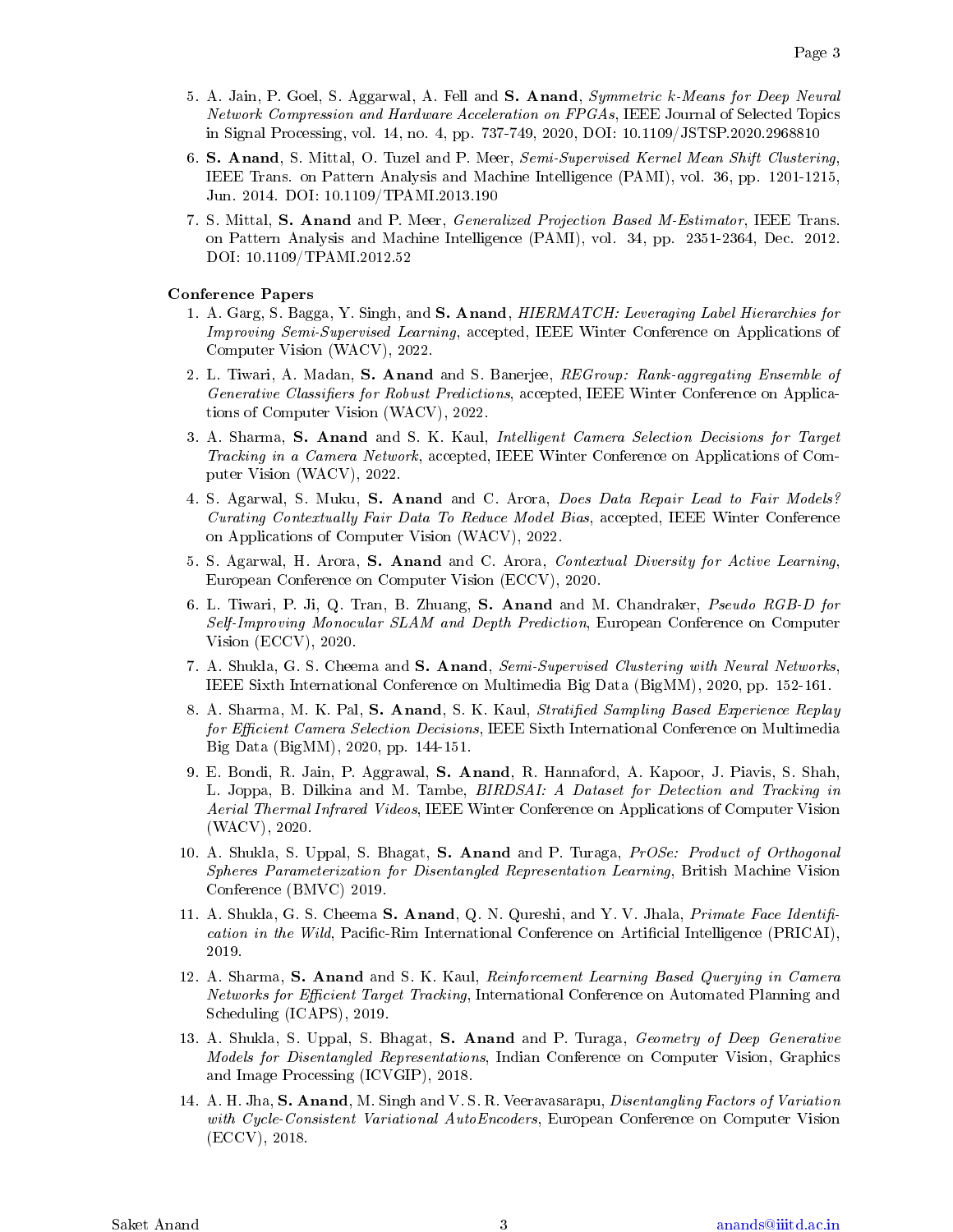- 15. M. K. Pal, R. Bhati, S. K. Kaul, S. Anand and P. B. Sujit A Reinforcement Learning Approach to Jointly Adapt Vehicular Communications and Planning for Optimized Driving, IEEE International Conference on Intelligent Transportation Systems (ITSC), 2018.
- 16. L. Tiwari and S. Anand, DGSAC: Density Guided SAmpling and Consensus, IEEE Winter Conference on Applications of Computer Vision (WACV) 2018.
- 17. A. Tripathi, A. Mohan, S. Anand and M. Singh, Adversarial Learning of Raw Speech Features for Domain Invariant Speech Recognition, IEEE International Conference on Acoustics, Speech and Signal Processing (ICASSP), 2018.
- 18. G. S. Cheema and S. Anand, Automatic Detection and Recognition of Individuals in Patterned Species, European Conference on Machine Learning & Principles and Practice of Knowledge Discovery in Databases (ECML/PKDD), 2017.
- 19. A. Jain, A. Fell and S. Anand, Parallel Architecture for High Frame Rate Stereo using Semi-Global Matching, accepted, British Machine Vision Conference (BMVC), 2017.
- 20. L. Tiwari, S. Anand and S. Mittal, Robust Multi-Model Fitting using Density and Preference Analysis, Asian Conference on Computer Vision (ACCV), 2016.
- 21. A. Shukla and S. Anand, Metric Learning Based Automatic Segmentation of Patterned Species. IEEE International Conference on Image Processing (ICIP), 2016.
- 22. L. Tiwari and S. Anand, Fast Hypothesis Filtering For Multi-Structure Geometric Model Fitting. IEEE International Conference on Image Processing (ICIP), 2016.
- 23. S. Mittal, S. Anand and P. Meer, *Generalized Projection based M-Estimator: Theory and* Applications. IEEE Conference on Computer Vision and Pattern Recognition (CVPR), 2011.
- 24. S. Anand, D. Madigan, R. Mammone, S. Pathak and F. Roberts, *Experimental Analysis of* Sequential Decision Making Algorithms for Port of Entry Inspection Procedures, in S. Mehrotra, et al (eds.), Proceedings of Intelligence and Security Informatics, LNCS 3975, Springer-Verlag, New York, 2006.

#### Workshop Papers

- 1. S. Bhagat, V. Udandarao, S. Uppal, S. Anand, DisCont: Self-Supervised Visual Attribute Disentanglement Using Context Vectors, ECCV Workshops, Lecture Notes in Computer Science, vol. 12540, 2020.
- 2. S. Sinha, M. Agarwal, M. Vatsa, R. Singh, S. Anand, Exploring Bias in Primate Face Detection and Recognition, ECCV Workshops, 2018.
- 3. A. Shukla, C. Anderson, G. S. Cheema, P. Guo, S. Onda, D. Anshumaan, S. Anand, and R. Farrell, A Hybrid Approach for Tiger Re-Identification, accepted, ICCV workshop on Computer Vision for Wildlife Conservation (CVWC), 2019.
- 4. D. Kimothi, A. Shukla, P. Biyani, S. Anand and J. Hogan, Metric Learning on Biological Sequence Embeddings, SPAWC, 2017.
- 5. A. Shukla and S. Anand, Distance Metric Learning by Optimization on the Stiefel Manifold, In H. Drira, S. Kurtek, and P. Turaga, editors, Proc. of the 1st Int. Workshop on DIFF-CV 2015, pages 7.1-7.10. BMVA Press, 2015 (Best Student Paper).
- 6. C. Podilchuk , A. Patel, A. Harthattu, S. Anand and R. Mammone, A New Face Recognition Algorithm based on Bijective Mappings, IEEE CVPR Workshop on FRGC Experiments, 2005.

#### PATENT APPLICATIONS

- 1. A. H. Jha, S. Anand, M. K. Singh, V. S. Veeravarasapu, Systems and Methods for Disentangling Factors of Variation in Computer Vision Systems Using Cycle-Consistent Variational Auto-Encoders, U.S. Patent App. No. 17/152,424, 2021.
- 2. M. K. Singh, A. Tripathi, S. Anand, Systems and Methods for Automatic Speech Recognition Using Domain Adaptation Techniques, U. S. Patent App. No. 16/387,644, 2019.